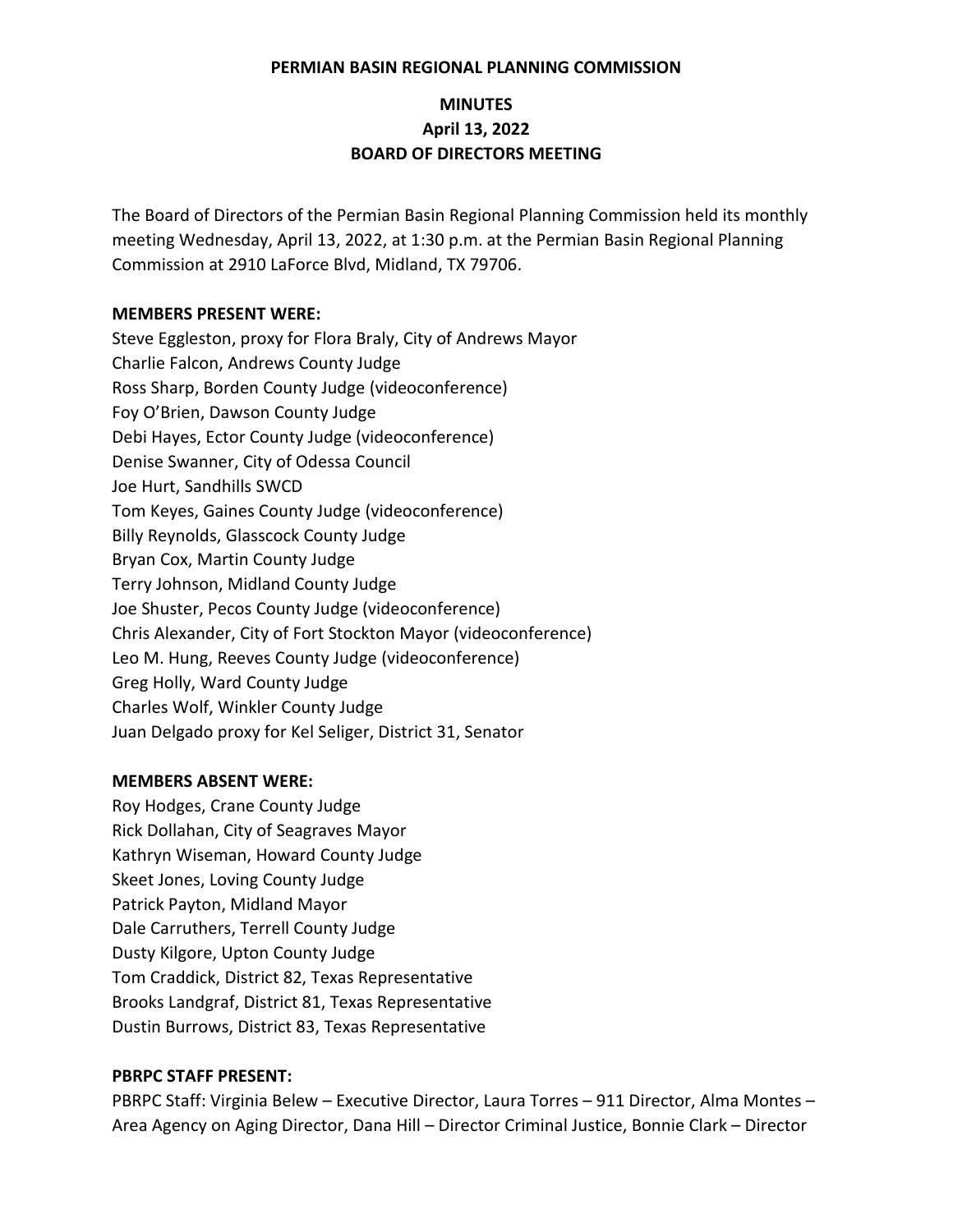# **MINUTES April 13, 2022 PAGE 2**

Homeland Security, Kala Hardy – Chief Financial Officer, Cathe Henderson – Executive Assistant/HR Manager, Miranda Rice Boler – Regional Services Program Specialist, Hridoy Haq – Regional Services Program Manager.

### **GUESTS PRESENT**

Ketha Molina – Texas 811

#### **Meeting Notes:**

Winkler County Judge, Charles Wolf called meeting to order.

Motion was made by Judge Tom Keyes, seconded by Judge Charlie Falcon to approve the minutes of the previous meeting held February 16, 2022. **Motion carried unanimously.**

Presentation was heard by Annette Gutierrez, Executive Director Rio Grande Council of Governments regarding the Upper Rio Grande, Flood Planning Group – Region 14 – Flood Planning Process, Rio Grande COG Administrative Entity and Public Involvement Coordinating Agency.

Presentation was heard from Ketha Molina of Texas 811 recognizing April as Safe Digging Month. **Resolution 2022-43**

Presentation was heard from Hridoy Haq with Regional Services regarding Section 8 and recognizing April as Fair Housing Month. **Resolution 2022-44**

Motion was made by Judge Greg Holly, seconded by Councilmember Denise Swanner to authorize the Executive Director to submit application for the FY23 Statewide Emergency Radio Infrastructure (SERI) Grant. **Motion carried unanimously. Resolution 2022-45**

Motion was made by Judge Foy O'Brien, seconded by Judge Charlie Falcon to approve the priority listing proposed by the Criminal Justice Advisory Committee for Juvenile Justice, Criminal Justice, Violence Against Women and Victims of Crime Act Funds for FY2023. **Motion carried unanimously. Resolution 2022-46**

Motion was made by Judge Billy Reynolds, seconded by Joe Hurt to approve Solid Waste Advisory Committee member, Hoby Cupp. **Motion carried unanimously. Resolution 2022-47**

Motion was made by Councilmember Denise Swanner, seconded by Judge Foy O'Brien to approve the recommendations of the Solid Waste Advisory Committee for two TCEQ Implementation projects (Ector County and City of Monahans). **Motion carried unanimously. Resolution 2022-48**

Motion was made by Judge Greg Holly, seconded by Judge Bryan Cox to approve appointment of Judge Tom Keyes as the representative for the Permian Basin Regional Planning Commission Board of Directors serving in the Texas Department of Agriculture, CDBG Unified Scoring Committee 2022**,** proxy to be determined as needed. **Motion carried unanimously. Resolution 2022-49**